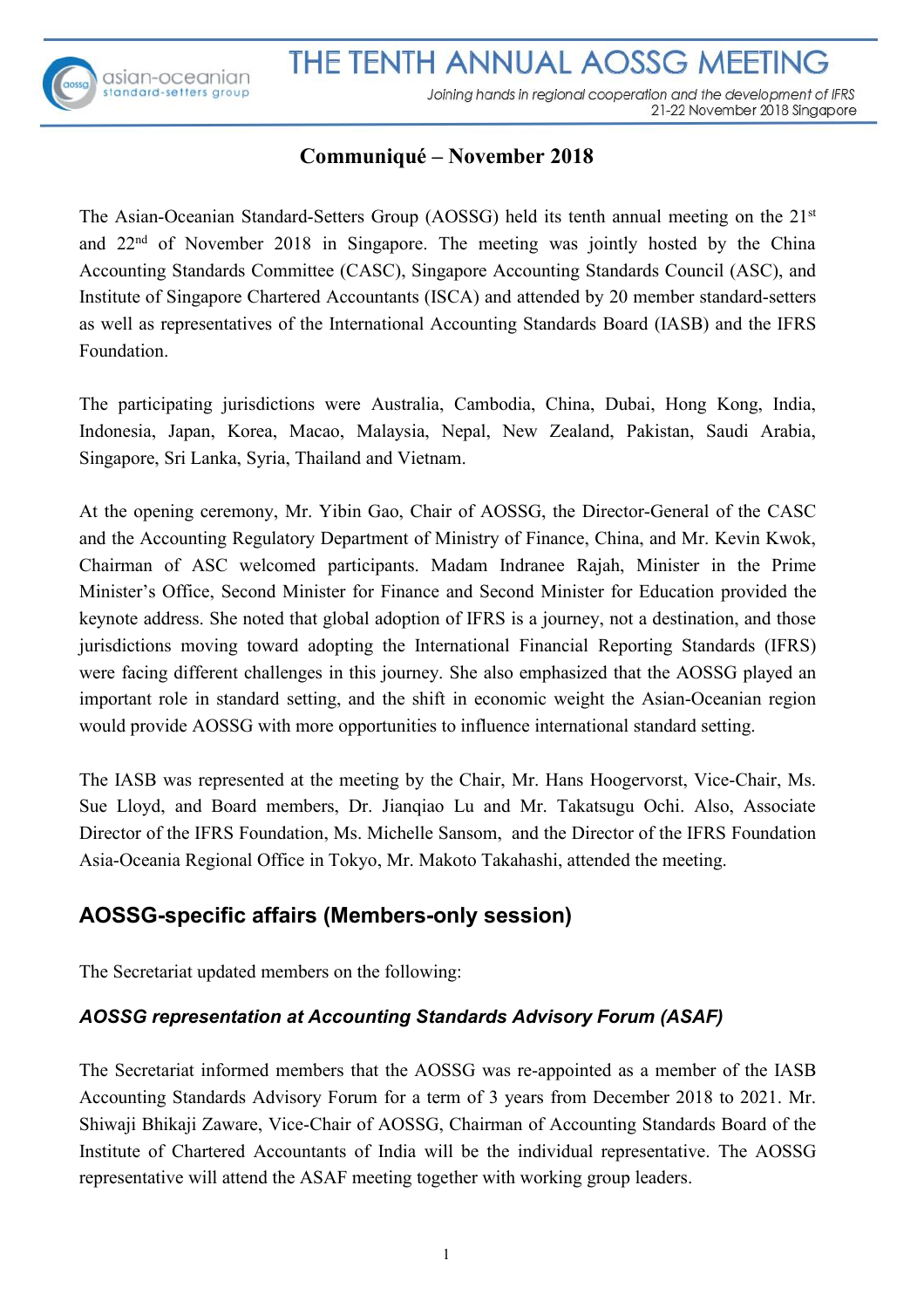

### *Meeting with the Trustees of IFRS Foundation*

The IFRS Foundation invited the CAC to the Trustees' Kuala Lumpur Meeting which will be held on 29<sup>th</sup>-31<sup>st</sup> January 2019. Members provided feedback on their jurisdiction's challenges in adopting and implementing IFRS for input to the Trustees.

### *Mentoring Programme*

The Secretariat updated the Mentoring Programme and encouraged all AOSSG members to participate in the programme as a mentor or a mentee.

Cambodia, Pakistan, and Sri Lanka expressed their willingness of participating in the IFRS workshop. The members' feedback on the mentoring programme will be considered for future planning.

### *AOSSG Membership*

In November, the Financial Reporting Council (FRC) of Bangladesh applied for AOSSG membership. According to the AOSSG Membership Due Process, the FRC of Bangladesh was eligible to become an AOSSG member.

At the annual meeting, all members unanimously voted and accepted the FRC of Bangladesh to become member of AOSSG. The Secretariat officially announced the FRC of Bangladesh as the newly joined AOSSG member.

## **Update and discussion on IASB projects**

Mr. Hoogervorst, Ms. Lloyd, Mr. Ochi, Dr. Lu and Ms. Sansom provided a summary of the 2017– 2018 activities and achievements, including better communication, active projects (e.g. primary financial statements, management commentary), supporting implementation, the IFRS for SMEs standard, and the technology initiative.

## **Presentation and Disclosure**

AOSSG members discussed the IASB's project on Primary Financial Statements. AOSSG members recognised that presentation practices of items and performance measures in the statement of financial performance are diverse, even within the same airline industry. AOSSG members noted that disaggregation of information in the statement of financial performance and in the notes is very important. AOSSG members agreed that management would need to apply judgement in distinguishing the share of profit or loss from integral associates and joint ventures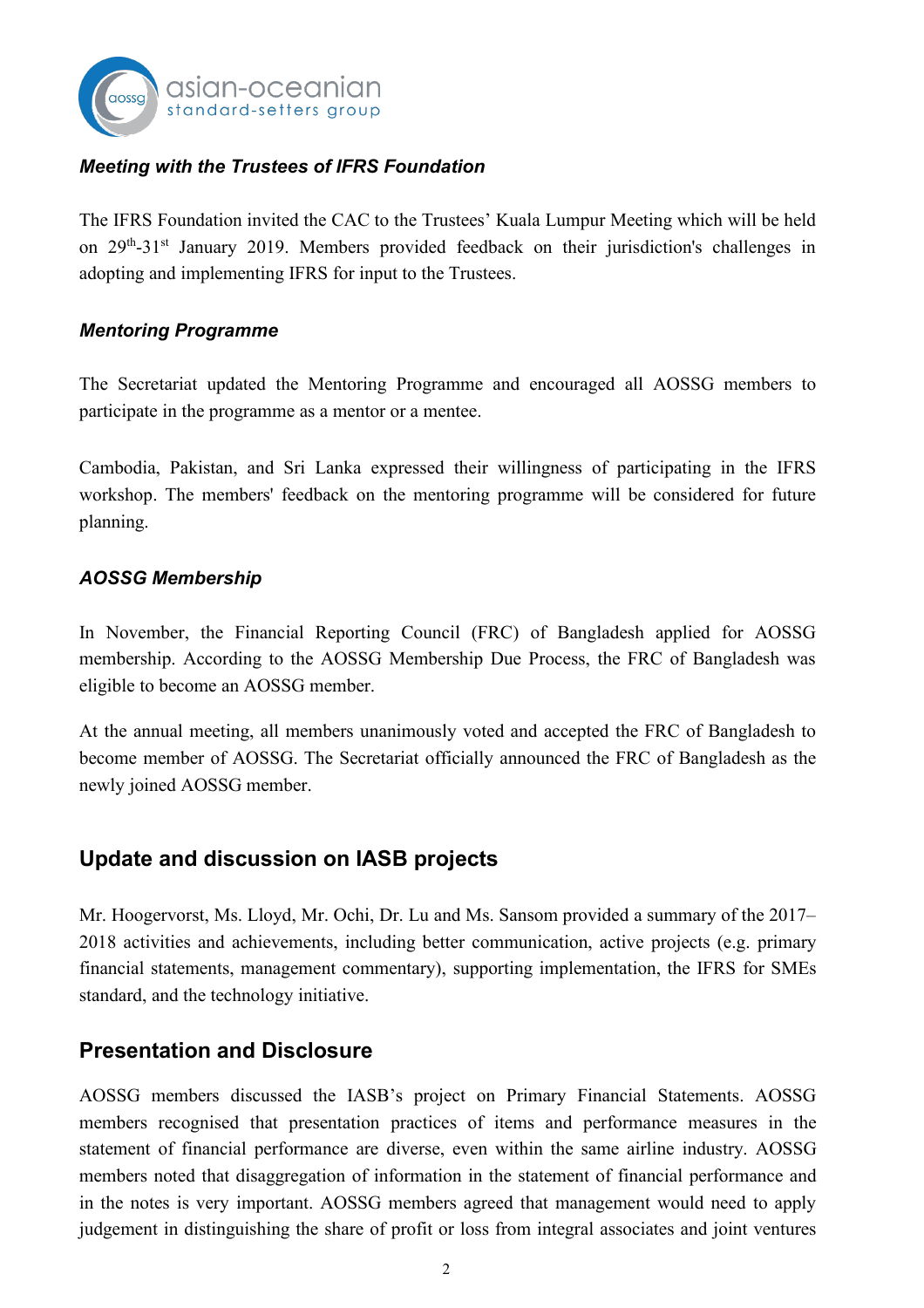

#### asian-oceanian standard-setters group

from non-integral associates and joint ventures and guidance for the distinction will be needed. AOSSG members were generally supportive of the IASB's project on Primary Financial Statements in order to improve comparability and transparency regarding presentation of the statements of financial performance. KASB presented research results for the usefulness of disclosure in the notes and AOSSG members discussed and provided constructive feedback.

# **Financial Instruments with Characteristics of Equity**

The Financial Instruments and Liabilities Working Group (WG) leader, AASB, shared feedback received from the WG members on the proposals set out in the IASB DP/2018/1 Financial Instruments with Characteristics of Equity (DP) with the IASB representatives and wider AOSSG members. AOSSG members had mixed views on the DP proposals. Some AOSSG members suggested that IASB should proceed with the project but only after they have addressed the key areas of concern and provided better rationale for why certain outcomes that are currently well understood need to be changed and others suggested that the IASB should not proceed with the project until they consider how the principles in the DP align with those in the Conceptual Framework for Financial Reporting. A comment letter will be submitted to the IASB in December 2018 including the feedback received from AOSSG members.

# **Business Combinations under Common Control (BCUCC) Accounting based on Current Values vs Predecessor Values**

The BCUCC Sub-WG leader, HKICPA, presented and led a discussion on possible factors to be considered in determining the measurement basis for BCUCC for the receiving entity. The factors presented were identified based on the *Conceptual Framework for Financial Reporting 2018*, and the feedback received from the HKICPA's outreach activities and research on local requirements/guidance on the accounting for BCUCC in different jurisdictions.

Most AOSSG members supported the following comments:

- The information needs and cost-benefit incentives between non-controlling interests (NCI) and the controlling party are generally different—it would be challenging to determine the measurement basis for BCUCC that are focused on a particular user group of financial reports without compromising the needs or incentives of another user group. Accordingly, in determining the measurement basis, they did not support factors like the nature and percentage of NCI in the receiving entity nor whether the receiving entity is listed.
- Following a principle-based approach, the determination of measurement basis for BCUCC should be based on a set of relevant factors instead of a single limited scope (listed entity vs private entity). The economic substance of BCUCC could be a reasonable factor in determining the measurement basis because this aligns with the principle-based requirements in IFRS and could reduce structuring opportunities. If the BCUCC has the same substance as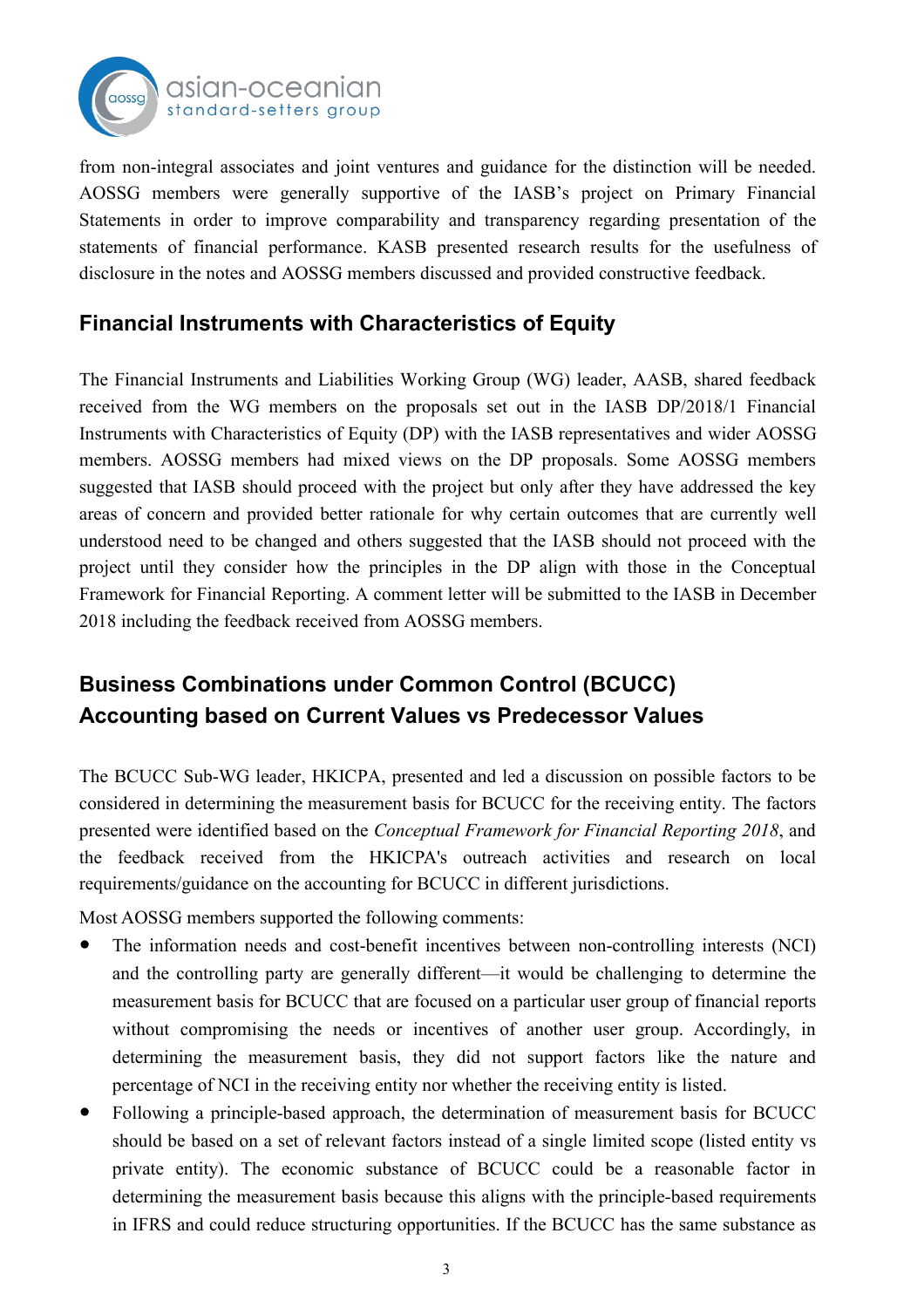

a business combination not under common control (BC), then a current value approach can faithfully reflect the value of the transaction. Applying an alternative accounting method (other than a current value approach) might be justifiable if the substance of a BCUCC is different from a BC.

Some AOSSG members did not consider measurement uncertainty arising from valuation should be a factor in determining the measurement basis for BCUCC as this also exists in business combinations not under common control.

HKICPA will share the insights gained by the project and the AOSSG discussion with the IASB.

### **Insurance contract**

The KASB presented the implementation issues addressed in the IFRS 17 workshop held in Seoul on 31 October 2018 and shared its outcomes with AOSSG members. Other AOSSG members including Hong Kong, China, Australia shared their implementation issues. All the issues are currently being considered by the IASB.

## **Islamic Finance**

The Islamic Finance WG presented a survey on the Application of IFRS 16 Leases to Ijarah (the Survey). The objective of the Survey was to understand implementation challenges of IFRS 16 to Ijarah, particularly from the perspective of an Islamic financial institution (IFI) as a lessor.

The Survey found that ijarah with an ownership transfer or ijarah muntahia bittamleek was common among WG member-jurisdictions. However, there were differences in the conduct of the ijarah whereby risks and rewards could either be with the lessee or the lessor. Therefore, accounting for such ijarah under IFRS may result in it being classified either as an operating or finance lease. This was however not applicable to WG member-jurisdictions that apply locally developed Islamic accounting standards.

The Survey concluded that no major issues were noted on the application of IFRS 16 to ijarah. Additionally, the Survey also suggests that further works need to be done to eliminate the gap between IFRS and the Islamic accounting standards.

## **IFRS for SMEs**

The IFRS for SMEs WG reported that the AOSSG Survey on IFRS for SMEs Standard has been published on the AOSSG website on 22 February 2018. The WG is expected to commence its work in early 2019 which coincides with the IASB's Comprehensive Review on IFRS for SMEs Standard with the issue of a Request for Information (RFI).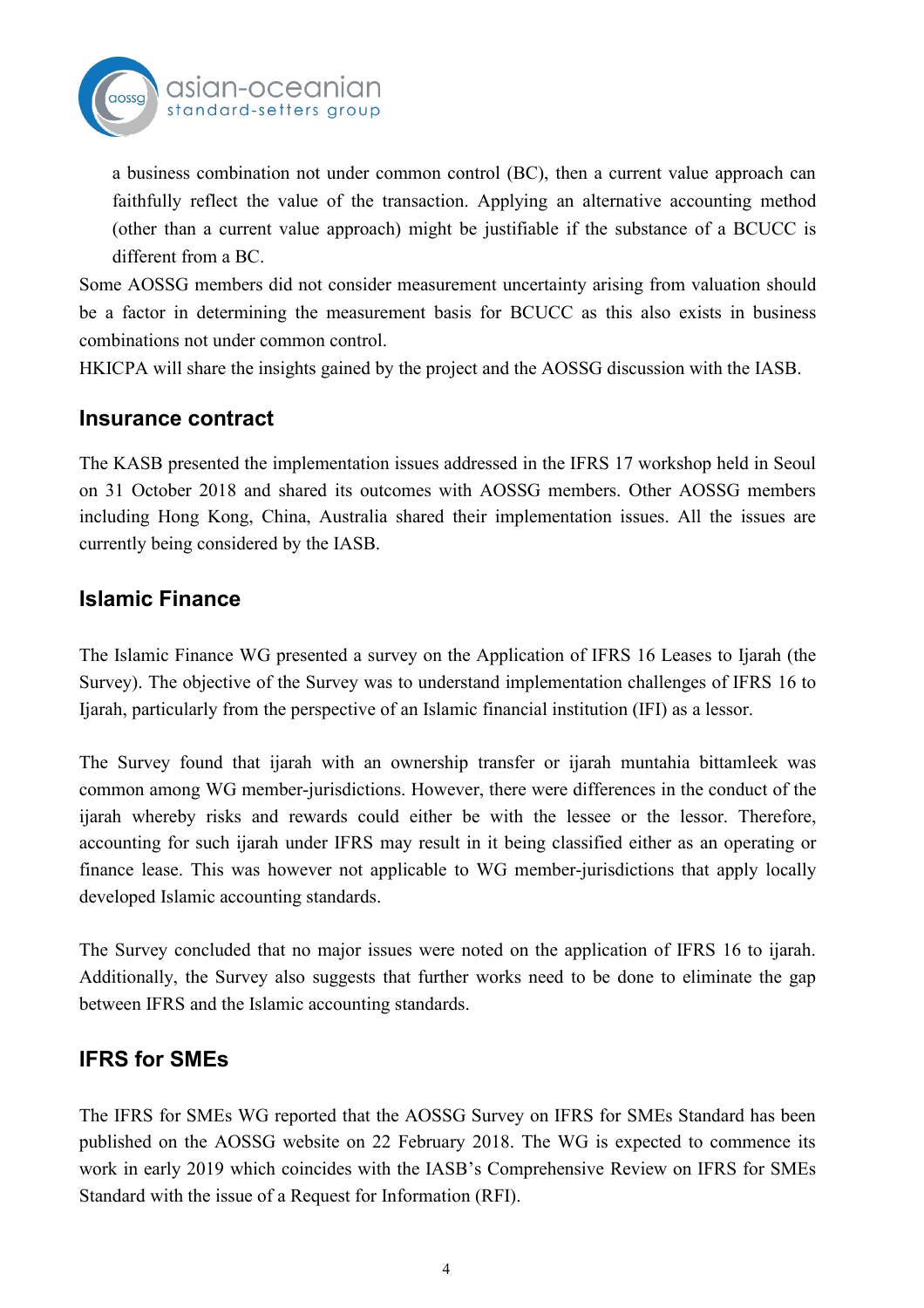

# **Accounting issues involved in Bullion (Gold) Lending and Borrowing**

The ICAI led discussion on 'Accounting Issues involved in Bullion (Gold) Lending and Borrowing' to understand the views/issues of other jurisdictions It was noted that this issue is prevalent in various jurisdictions, namely, Australia, China, India and Sri Lanka. Members noted that the IFRS Interpretations Committee (IFRIC) has closed the matter on commodity Lending and Borrowing for the time being. Given the diversity in accounting practice, members supported the IASB addressing this issue. The IASB representatives advised that the IASB will be addressing a broader project, i.e., 'Commodity Lending'.

# **Virtual Currencies**

The leader of the Business Groups and Assets WG, the ASBJ and Ms. Sue Lloyd, vice chair of the IASB and chair of the IFRIC provided the an update on their standard-setting activities regarding virtual currencies. The ASBJ shared the challenges in developing its standard, in particular the issues on subsequent measurement of virtual currencies.

# **Update on plans/issues relating to IFRS application/implementation**

AOSSG members from Saudi Arabia, Sri Lanka, Singapore and Thailand provided updates on the progress of IFRS application and implementation issues in their respective jurisdictions.

# **Closing remarks**

Mr. Hans Hoogervorst noted that it was again a pleasure to attend the Annual AOSSG Meeting. He also emphasized the meeting was excellent and provided technical input to the IASB.

Mr. Shiwaji Bhikaji Zaware, expressed gratitude for being nominated to host the 2019 Annual AOSSG Meeting in India.

Mr. Yibin Gao expressed gratitude to all of the attendees for their participation. He noted that the topics and discussions were extensive and productive. He said the Annual AOSSG Meeting is an extension of regular communication among AOSSG members, as well as the cooperation between the AOSSG and the IASB. He reaffirmed that the AOSSG Chair and Secretariat will continuously support the AOSSG to deepen cooperation and communication among members.